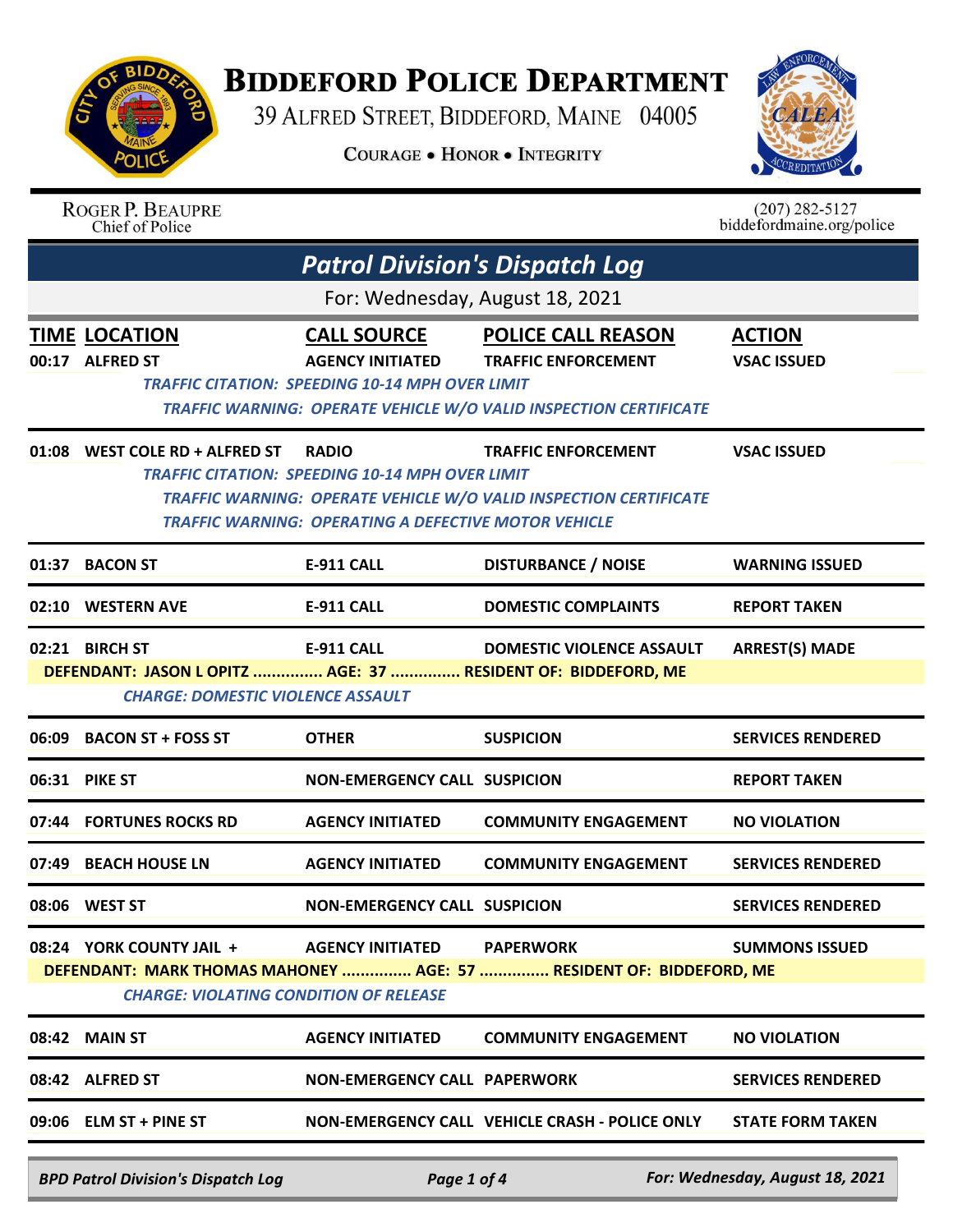|                                                                                                                             | <b>TIME LOCATION</b>                                          |                                             | <b>CALL SOURCE POLICE CALL REASON</b>                                                                      | <b>ACTION</b>                |  |
|-----------------------------------------------------------------------------------------------------------------------------|---------------------------------------------------------------|---------------------------------------------|------------------------------------------------------------------------------------------------------------|------------------------------|--|
|                                                                                                                             | 09:44 SOUTH ST                                                | NON-EMERGENCY CALL HARASSMENT               |                                                                                                            | <b>UNFOUNDED</b>             |  |
|                                                                                                                             | 09:53 MAIN ST                                                 |                                             | NON-EMERGENCY CALL VEHICLE CRASH - POLICE ONLY                                                             | <b>STATE FORM TAKEN</b>      |  |
|                                                                                                                             | 10:49 SULLIVAN ST                                             | <b>NON-EMERGENCY CALL CHECK WELFARE</b>     |                                                                                                            | <b>SERVICES RENDERED</b>     |  |
|                                                                                                                             | 10:52 ALFRED ST                                               |                                             | E-911 CALL VEHICLE CRASH - POLICE ONLY<br>DEFENDANT: JESSICA WILLIAMS  AGE: 19  RESIDENT OF: JONESBORO, LA | <b>SUMMONS ISSUED</b>        |  |
|                                                                                                                             | <b>CHARGE: ASSAULT</b>                                        |                                             |                                                                                                            |                              |  |
|                                                                                                                             | 10:57 FRANKLIN ST                                             | NON-EMERGENCY CALL ASSIST W/ MEDICAL        |                                                                                                            | <b>TRANSPORT TO HOSPITAL</b> |  |
|                                                                                                                             | 11:06 ADAMS ST                                                | <b>NON-EMERGENCY CALL SUSPICION</b>         |                                                                                                            | <b>GONE ON ARRIVAL</b>       |  |
|                                                                                                                             | 11:36 HILL ST                                                 | <b>E-911 CALL</b>                           | 911 MISUSE                                                                                                 | <b>UNFOUNDED</b>             |  |
|                                                                                                                             | 12:17 MEDICAL CENTER DR                                       |                                             | NON-EMERGENCY CALL VEHICLE CRASH - POLICE ONLY SERVICES RENDERED                                           |                              |  |
|                                                                                                                             | 12:33 WILLETT ST                                              | E-911 CALL                                  | ATTEMPTED/THREATENED SUICID REPORT TAKEN                                                                   |                              |  |
|                                                                                                                             | 13:02 ALFRED ST + WEST COLE RD                                |                                             | NON-EMERGENCY CALL ASSIST W/ VEHICLE CRASH - FIRE / TRANSPORT TO HOSPITAL                                  |                              |  |
|                                                                                                                             | 13:14 EMERY ST                                                | <b>E-911 CALL</b>                           | <b>CHECK WELFARE</b>                                                                                       | <b>SERVICES RENDERED</b>     |  |
|                                                                                                                             | 13:20 WEST MYRTLE ST <b>AGENCY INITIATED</b> ANIMAL COMPLAINT |                                             |                                                                                                            | <b>SUMMONS ISSUED</b>        |  |
| DEFENDANT: NATHAN E MCPHEE  AGE: 41  RESIDENT OF: BIDDEFORD, ME<br><b>CHARGE: KEEPING A DANGEROUS DOG OR A NUISANCE DOG</b> |                                                               |                                             |                                                                                                            |                              |  |
|                                                                                                                             | 13:49 ELM ST + MAIN ST                                        | E-911 CALL                                  | <b>BOLO</b>                                                                                                | <b>SERVICES RENDERED</b>     |  |
|                                                                                                                             | 13:54 WEST ST + HILL ST                                       | <b>AGENCY INITIATED</b>                     | <b>BOLO</b>                                                                                                | <b>NEGATIVE CONTACT</b>      |  |
|                                                                                                                             | 14:00 BARRA RD                                                |                                             | NON-EMERGENCY CALL COMMUNITY ENGAGEMENT                                                                    | <b>SERVICES RENDERED</b>     |  |
|                                                                                                                             | 14:01 BARRA RD                                                |                                             | NON-EMERGENCY CALL COMMUNITY ENGAGEMENT                                                                    | <b>SERVICES RENDERED</b>     |  |
|                                                                                                                             | 14:47 WESTERN AVE                                             | <b>WALK-IN AT STATION</b>                   | <b>PAPERWORK</b>                                                                                           | <b>SERVICES RENDERED</b>     |  |
|                                                                                                                             | 14:58 FOSS ST                                                 | E-911 CALL                                  | <b>VEHICLE CRASH - POLICE ONLY</b>                                                                         | <b>REPORT TAKEN</b>          |  |
|                                                                                                                             | 15:02 WEST ST + ELM ST                                        | <b>E-911 CALL</b>                           | <b>VEHICLE CRASH - POLICE ONLY</b>                                                                         | <b>STATE FORM TAKEN</b>      |  |
|                                                                                                                             | <b>15:02 GRANITE ST</b>                                       | NON-EMERGENCY CALL CIVIL COMPLAINT          |                                                                                                            | <b>SERVICES RENDERED</b>     |  |
|                                                                                                                             | 15:42 EMERY ST                                                | <b>NON-EMERGENCY CALL CHECK WELFARE</b>     |                                                                                                            | <b>SERVICES RENDERED</b>     |  |
|                                                                                                                             | 15:46 MEDICAL CENTER DR                                       | <b>NON-EMERGENCY CALL OUT FOR FOLLOW UP</b> |                                                                                                            | <b>SERVICES RENDERED</b>     |  |
|                                                                                                                             | 15:49 ALFRED ST                                               | <b>AGENCY INITIATED</b>                     | <b>OUT FOR FOLLOW UP</b>                                                                                   | <b>SERVICES RENDERED</b>     |  |
|                                                                                                                             |                                                               |                                             |                                                                                                            |                              |  |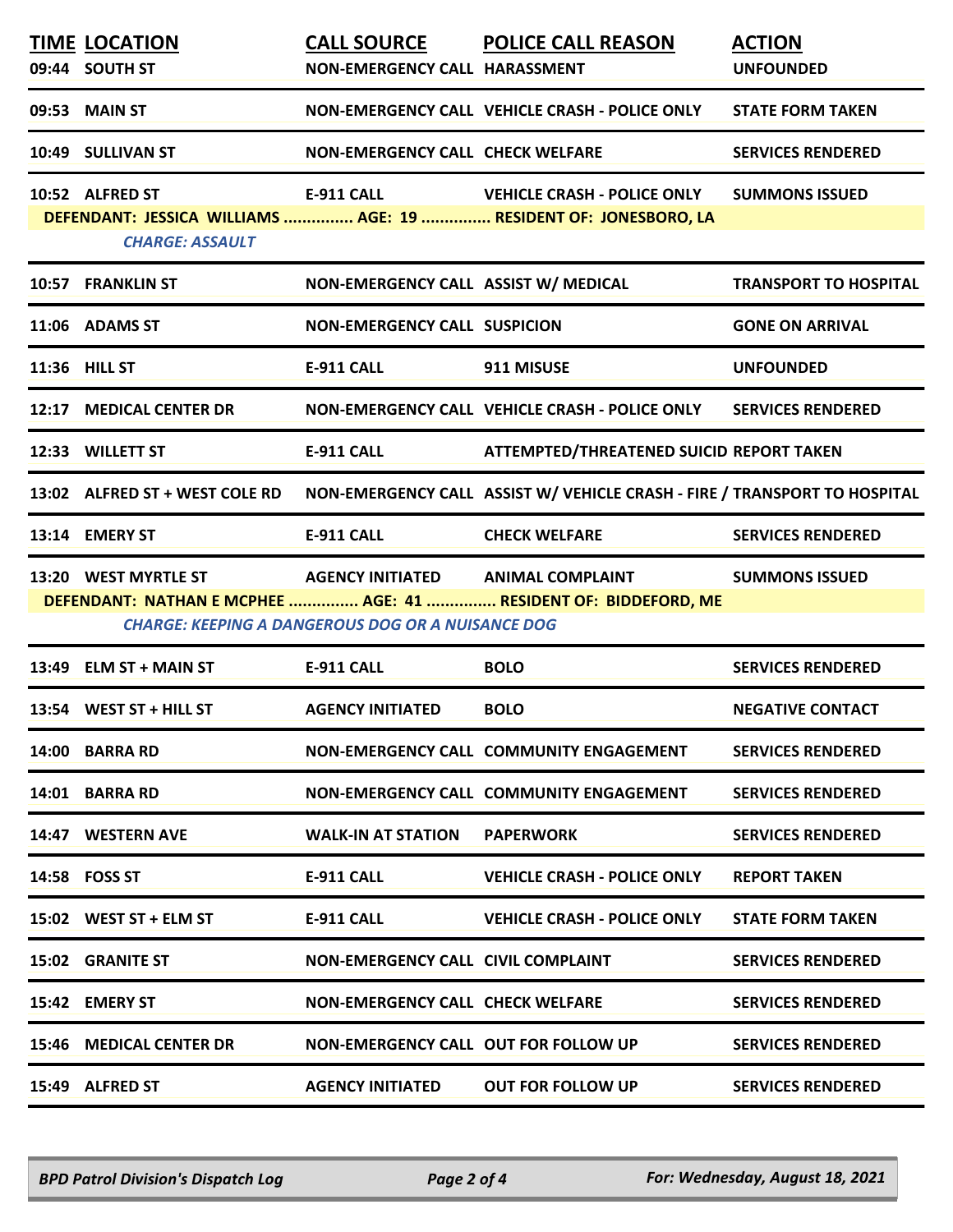|       | <b>TIME LOCATION</b><br>16:05 ALFRED ST                   | <b>CALL SOURCE</b><br>E-911 CALL                                                  | <b>POLICE CALL REASON</b><br><b>DISTURBANCE / NOISE</b>                                               | <b>ACTION</b><br><b>NEGATIVE CONTACT</b> |
|-------|-----------------------------------------------------------|-----------------------------------------------------------------------------------|-------------------------------------------------------------------------------------------------------|------------------------------------------|
|       | 16:05 WESTERN AVE                                         | <b>NON-EMERGENCY CALL PAPERWORK</b>                                               |                                                                                                       | <b>PAPERWORK SERVED</b>                  |
|       | 16:54 HILL ST                                             | <b>RADIO</b>                                                                      | <b>SEARCH WARRANT</b>                                                                                 | <b>SERVICES RENDERED</b>                 |
|       | 17:15 MILLER AVE                                          | <b>NON-EMERGENCY CALL CHECK WELFARE</b>                                           |                                                                                                       | <b>SERVICES RENDERED</b>                 |
|       | 17:16 ELM ST                                              | <b>AGENCY INITIATED</b>                                                           | <b>TRAFFIC ENFORCEMENT</b>                                                                            | <b>WARNING ISSUED</b>                    |
| 17:18 | <b>PROSPECT ST + LAMBERT ST</b>                           | <b>NON-EMERGENCY CALL BOLO</b>                                                    |                                                                                                       | <b>SERVICES RENDERED</b>                 |
|       | 17:21 MARINER WAY + ALFRED ST                             | <b>RADIO</b>                                                                      | <b>SUSPICION</b>                                                                                      | <b>SERVICES RENDERED</b>                 |
|       | 17:49 BACON ST                                            | NON-EMERGENCY CALL DISTURBANCE / NOISE                                            |                                                                                                       | <b>PARKING TICKET ISSUED</b>             |
|       | 17:50 CALIXTE LN                                          | <b>NON-EMERGENCY CALL ALARM - POLICE</b>                                          |                                                                                                       | <b>BUILDING CHECK/SECURE</b>             |
|       | 18:00 CLEAVES ST<br><b>CHARGE: OUI (ALCOHOL), 1 PRIOR</b> | <b>E-911 CALL</b><br><b>CHARGE: UNLAWFUL POSSESSION OF SCHEDULED DRUG</b>         | <b>VEHICLE CRASH - POLICE ONLY</b><br>DEFENDANT: JANICE LEE SHAW  AGE: 46  RESIDENT OF: BIDDEFORD, ME | <b>ARREST(S) MADE</b>                    |
|       | 18:14 POOL ST                                             | <b>NON-EMERGENCY CALL CIVIL COMPLAINT</b>                                         |                                                                                                       | <b>CIVIL COMPLAINT</b>                   |
|       | 18:50 ALFRED ST                                           | <b>E-911 CALL</b>                                                                 | <b>BOLO</b>                                                                                           | <b>REFERRED OTHER AGENC</b>              |
|       | 19:11 ALFRED ST                                           | <b>NON-EMERGENCY CALL SUSPICION</b>                                               |                                                                                                       | <b>UNFOUNDED</b>                         |
|       | 19:22 POOL ST                                             | <b>RADIO</b>                                                                      | <b>COMMUNITY ENGAGEMENT</b>                                                                           | <b>SERVICES RENDERED</b>                 |
|       | 19:37 WASHINGTON ST                                       |                                                                                   | NON-EMERGENCY CALL MENTAL ILLNESS CASES                                                               | <b>SERVICES RENDERED</b>                 |
|       | 20:03 ALFRED ST                                           | <b>RADIO</b>                                                                      | <b>ASSIST OTHER AGENCY</b>                                                                            | <b>SERVICES RENDERED</b>                 |
|       | 20:37 BOULDER WAY                                         | <b>E-911 CALL</b>                                                                 | <b>DOMESTIC COMPLAINTS</b>                                                                            | <b>GONE ON ARRIVAL</b>                   |
|       | 20:59 HILL ST                                             | <b>AGENCY INITIATED</b>                                                           | <b>PAPERWORK</b>                                                                                      | <b>NEGATIVE CONTACT</b>                  |
|       | 21:00 SPRUCE ST + HAZEL ST                                | <b>RADIO</b>                                                                      | <b>OUT FOR FOLLOW UP</b>                                                                              | <b>SERVICES RENDERED</b>                 |
|       |                                                           | <b>TRAFFIC WARNING: SPEEDING 10-14 MPH OVER LIMIT</b>                             | <b>TRAFFIC ENFORCEMENT</b>                                                                            | <b>WARNING ISSUED</b>                    |
|       | 22:05 BEACON AVE                                          | E-911 CALL                                                                        | ATTEMPTED/THREATENED SUICID REPORT TAKEN                                                              |                                          |
|       | 23:04 SULLIVAN ST                                         | NON-EMERGENCY CALL NOISE COMPLAINT                                                |                                                                                                       | <b>NO VIOLATION</b>                      |
|       | 23:25 ALFRED ST                                           | <b>AGENCY INITIATED</b><br><b>TRAFFIC CITATION: SPEEDING 10-14 MPH OVER LIMIT</b> | <b>TRAFFIC ENFORCEMENT</b>                                                                            | <b>VSAC ISSUED</b>                       |

*BPD Patrol Division's Dispatch Log Page 3 of 4 For: Wednesday, August 18, 2021*